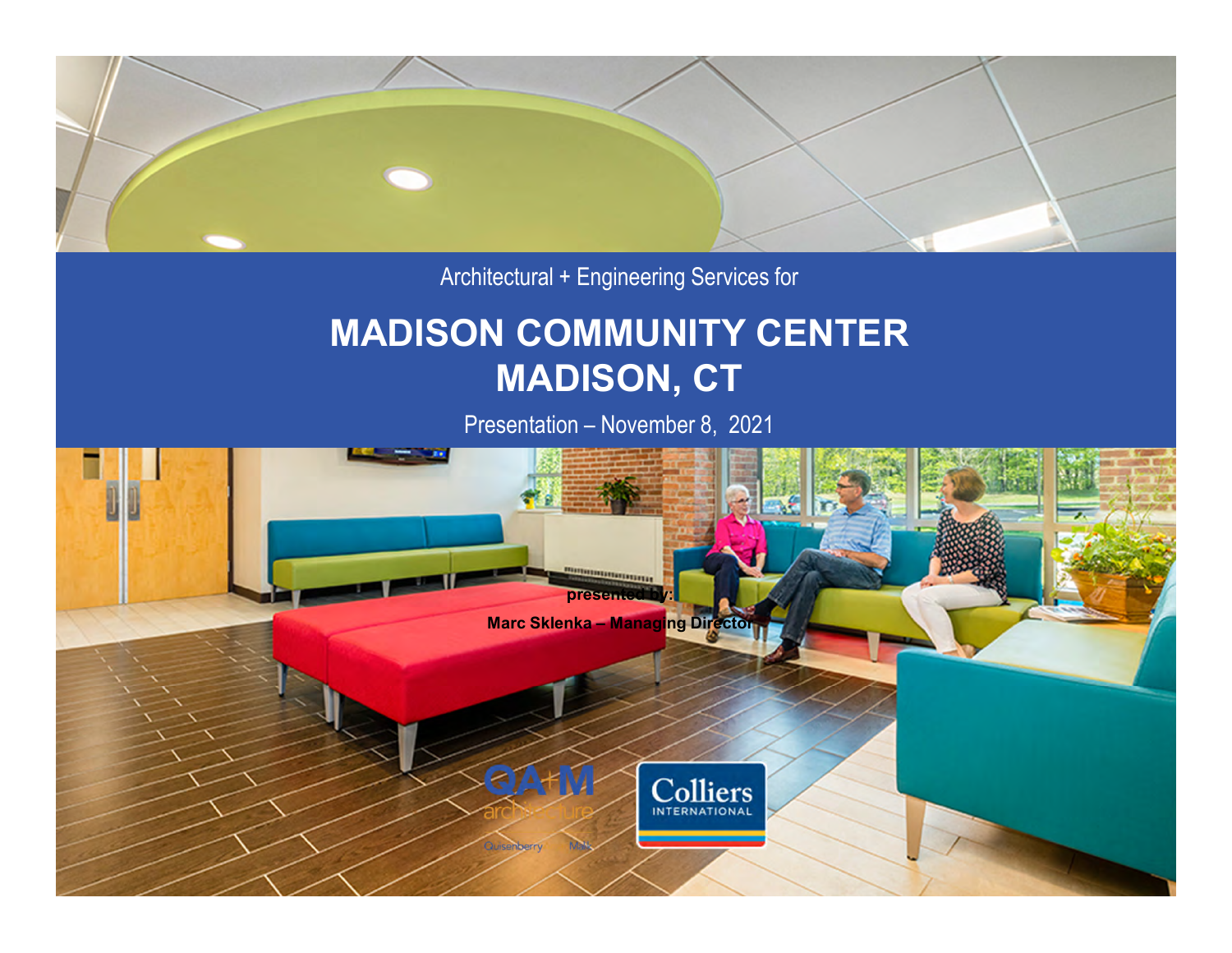# Building Use / Area Tabulation

### **Net Square Footage Allocation**

### **Lower Level**

| Community spaces        | 6,350 sf  |
|-------------------------|-----------|
| Kitchen                 | 1,150 sf  |
| Youth & Family Services | 2,030 sf  |
| Common Space            | 4,852 sf  |
| Subtotal                | 14,382 sf |

### **Gross Square Footage Allocation**

| <b>Overall</b>     |           |
|--------------------|-----------|
| Lower Level        | 17,710 sf |
| Main Level         | 22,000 sf |
| <b>Upper Level</b> | 13,215 sf |
| Penthouse          | 512 sf    |
| Subtotal           | 53,437 sf |

### **Main Level**

QA+M

| <b>Total Net Space</b>   | 43,645 sf |  |
|--------------------------|-----------|--|
| Subtotal                 | 9,773 sf  |  |
| <b>Common Space</b>      | 3,203 sf  |  |
| Youth & Family Services  | 3,650 sf  |  |
| Community spaces         | 2,920 sf  |  |
| <b>Upper Level</b>       |           |  |
| Subtotal                 | 19,270 sf |  |
| Common Space & Vestibule | 4,868 sf  |  |
| Community spaces         | 4,120 sf  |  |
| Beach & Rec              | 956 sf    |  |
| Lounge / Lobby Atrium    | 1,224 sf  |  |
| Auditorium               | 2,468 sf  |  |
| Gymnasium / Stage        | 5,423 sf  |  |

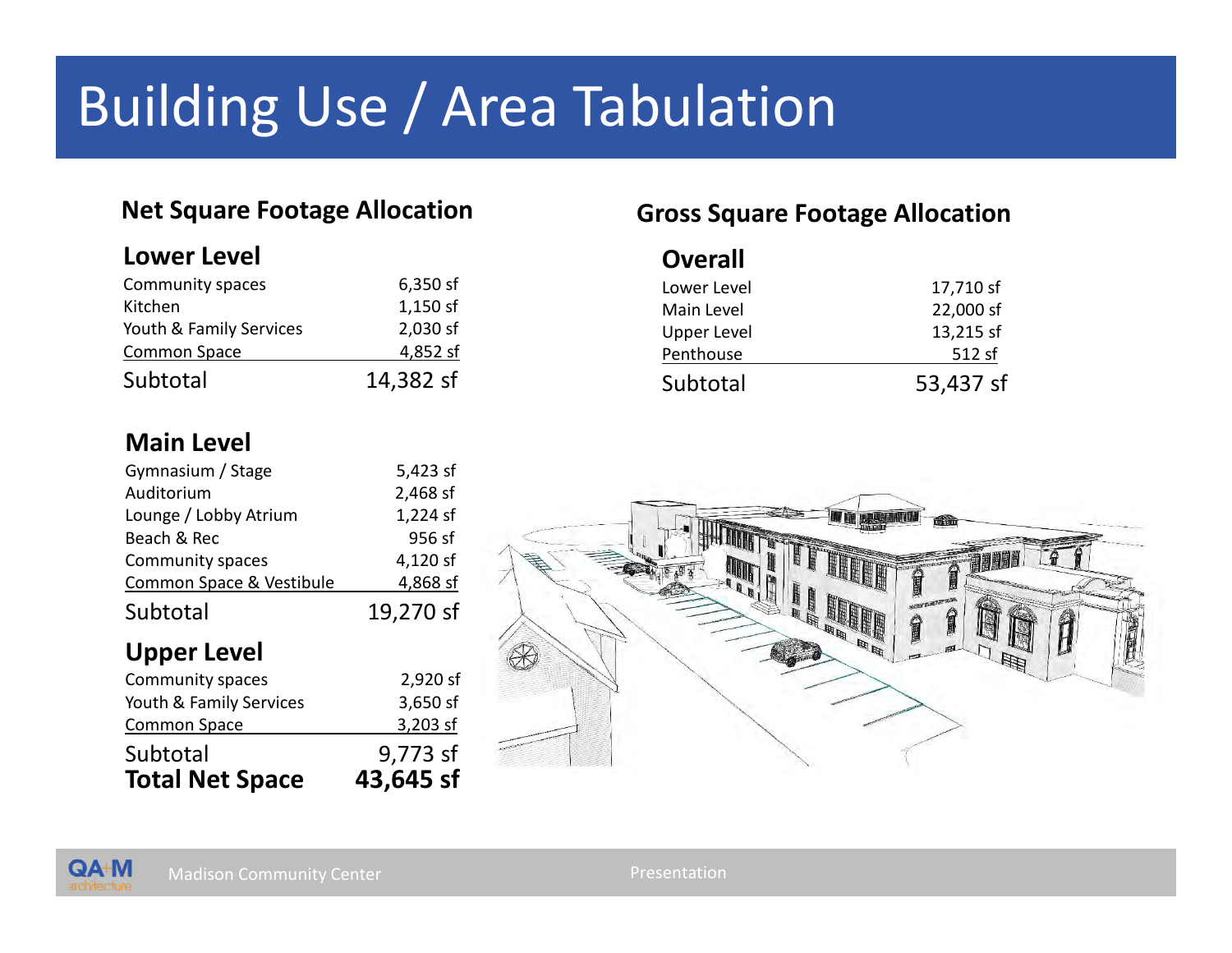## Thoughts – Lower Level



#### **POSSIBLE USES FOR COMMUNITY SPACES:**

 -ARTS & CRAFT -GATHERING SPACES -EDUCATIONAL -GALLERY SPACES -RESOURCE CENTER

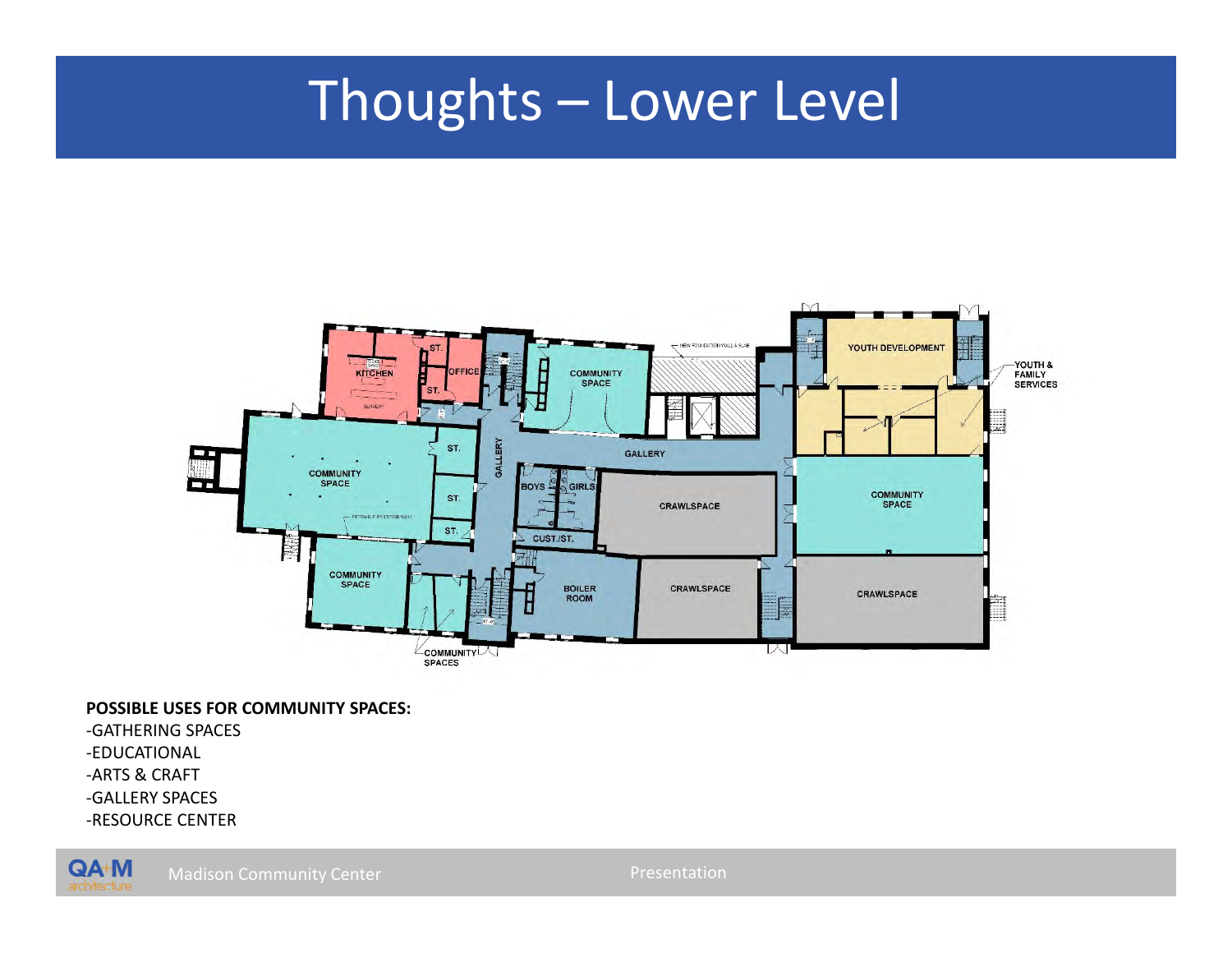## Thoughts – Main Level



#### **POSSIBLE USES FOR COMMUNITY SPACES:**

 -ARTS & CRAFT -GATHERING SPACES -EDUCATIONAL -GALLERY SPACES -RESOURCE CENTER



Madison Community Center Presentation Presentation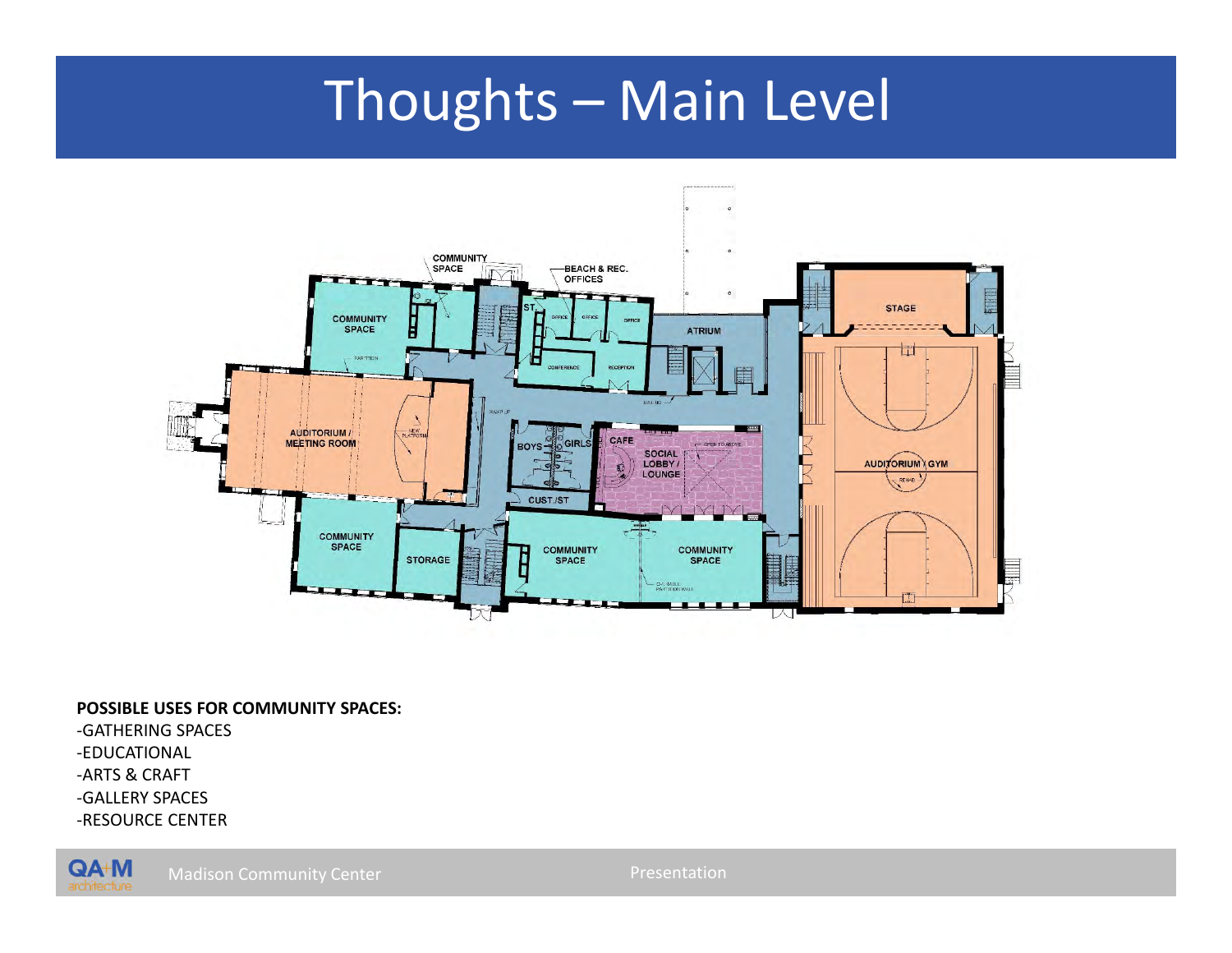



 **POSSIBLE USES FOR COMMUNITY SPACES:** 

- -GATHERING SPACES
- -EDUCATIONAL
- -ARTS & CRAFT
- -GALLERY SPACES
- -RESOURCE CENTER

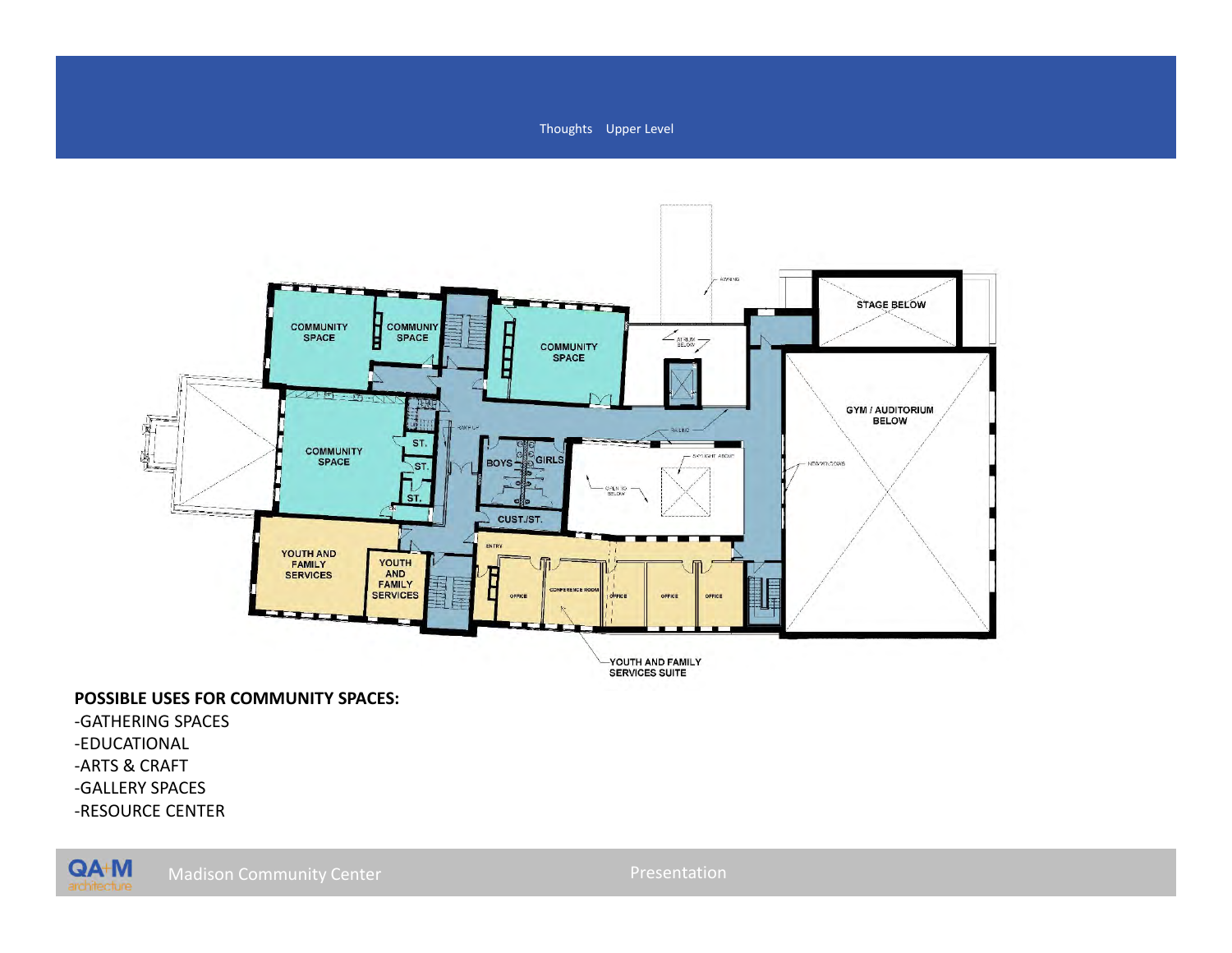## Thoughts - Site



### **Parking Summary**

Existing 30

| <b>Proposed On-Site</b>    | 66        |
|----------------------------|-----------|
| Proposed front of building | -25       |
| <b>Total Proposed</b>      | 91 spaces |

Madison Community Center Presentation Presentation

QA+M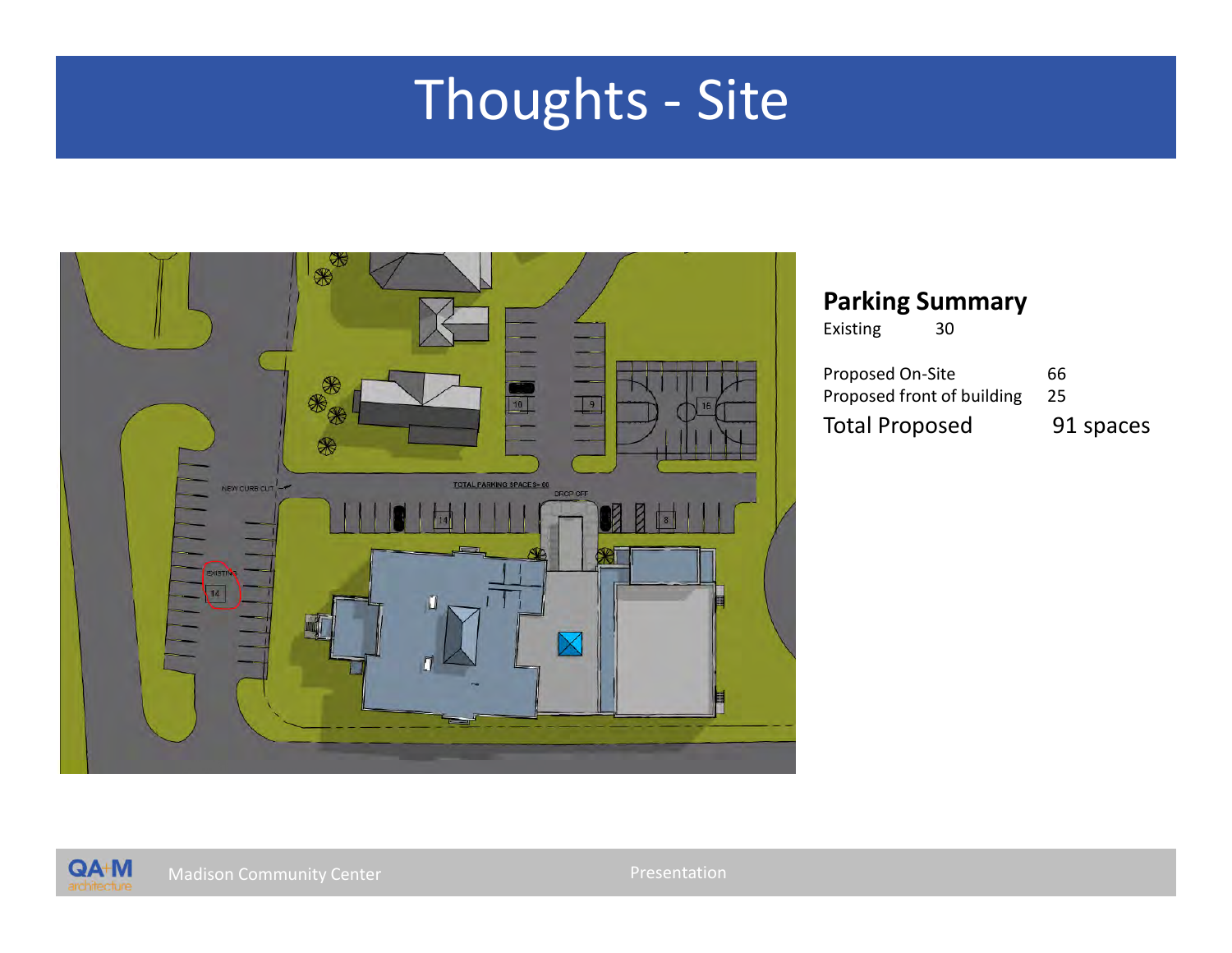



Downtown Madison Corridor



Madison Community Center Presentation Presentation